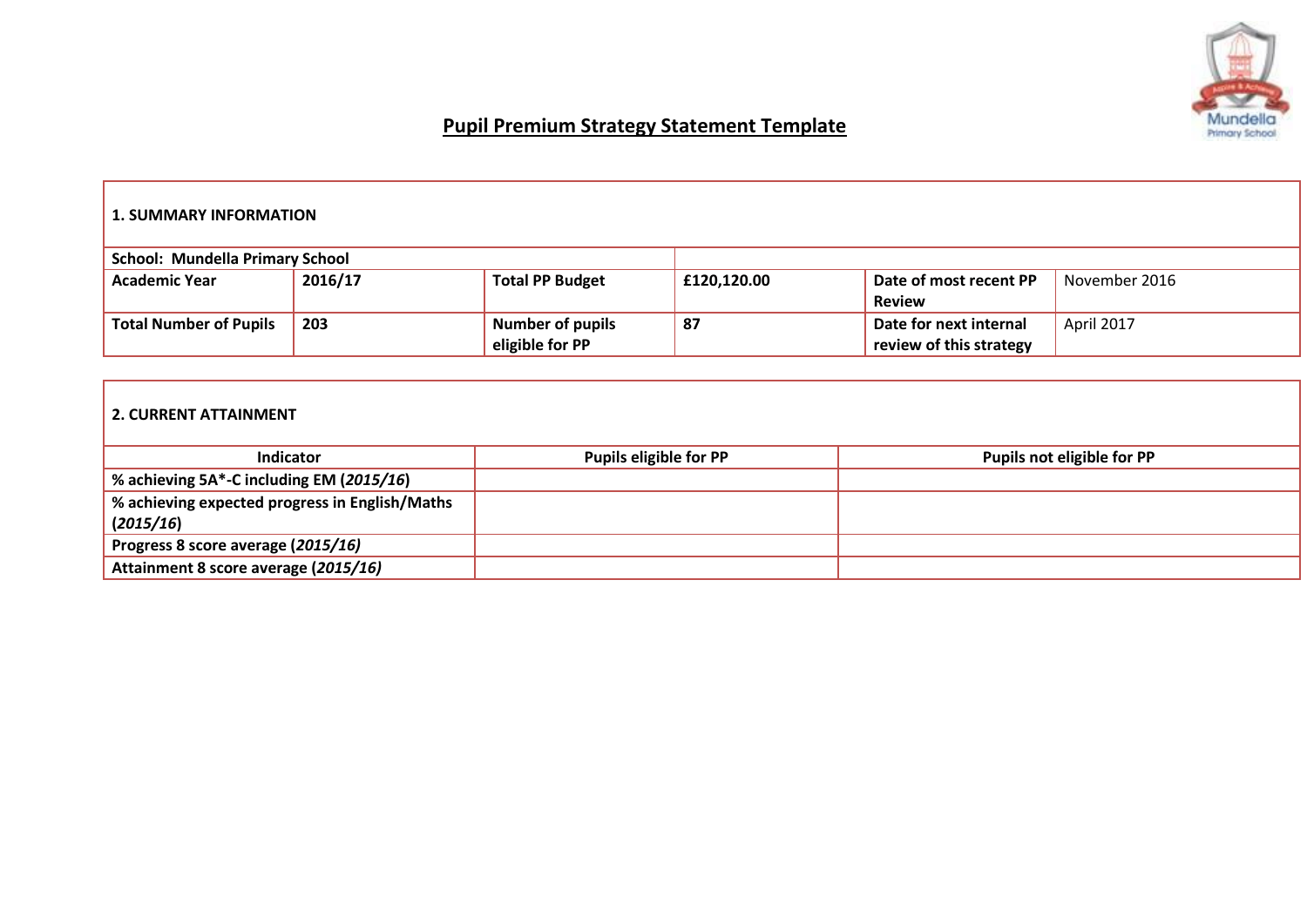**3. BARRIERS TO FUTURE ATTAINMENT (FOR PUPILS ELIGIBLE FOR PP INCLUDING HIGH ABILITY)**

**In-school barriers (issues to be addressed in school, such as poor literacy skills)** 

A. Many pupils have either not attended a pre-school setting or a poor quality provision, meaning pupils are starting at much lower starting points.

B. Many pupils have not had opportunities to build life stories by visiting a range of experiences to enhance learning.

C. Many pupils do not have readiness for learning power and are not resilient to take on new challenges and persevere.

### **External barriers (issues which also require action outside school, such as low attendance rates)**

D. Attendance can hamper the progress made as the child is not in school to learn.

E. High mobility of children can often mean children are not settled and have been to many schools.

#### **4. Outcomes**

|    | Desired outcomes and how they will be measured                                                                                                               | Success criteria                                               |
|----|--------------------------------------------------------------------------------------------------------------------------------------------------------------|----------------------------------------------------------------|
| Α. | High quality language intervention for children in EYFS, Years 1 and 2. A<br>structured programme will be used. Measured through target tracker<br>progress. | Children will be in line with non PP peers.                    |
| В. | To ensure maximum learning opportunities by pupils regularly attending<br>school.                                                                            | Attendance will be above 95% for PP children                   |
|    | Increase language enrichment and passion to discover learning opportunities.                                                                                 | Children will be happy learners, with less 'Red' behaviour.    |
| D. | Increase emotional resilience and readiness to learn and persevere. Introduce<br>assertive mentoring style coaching.                                         | Pupil coaching will be embedded and improve rates of progress. |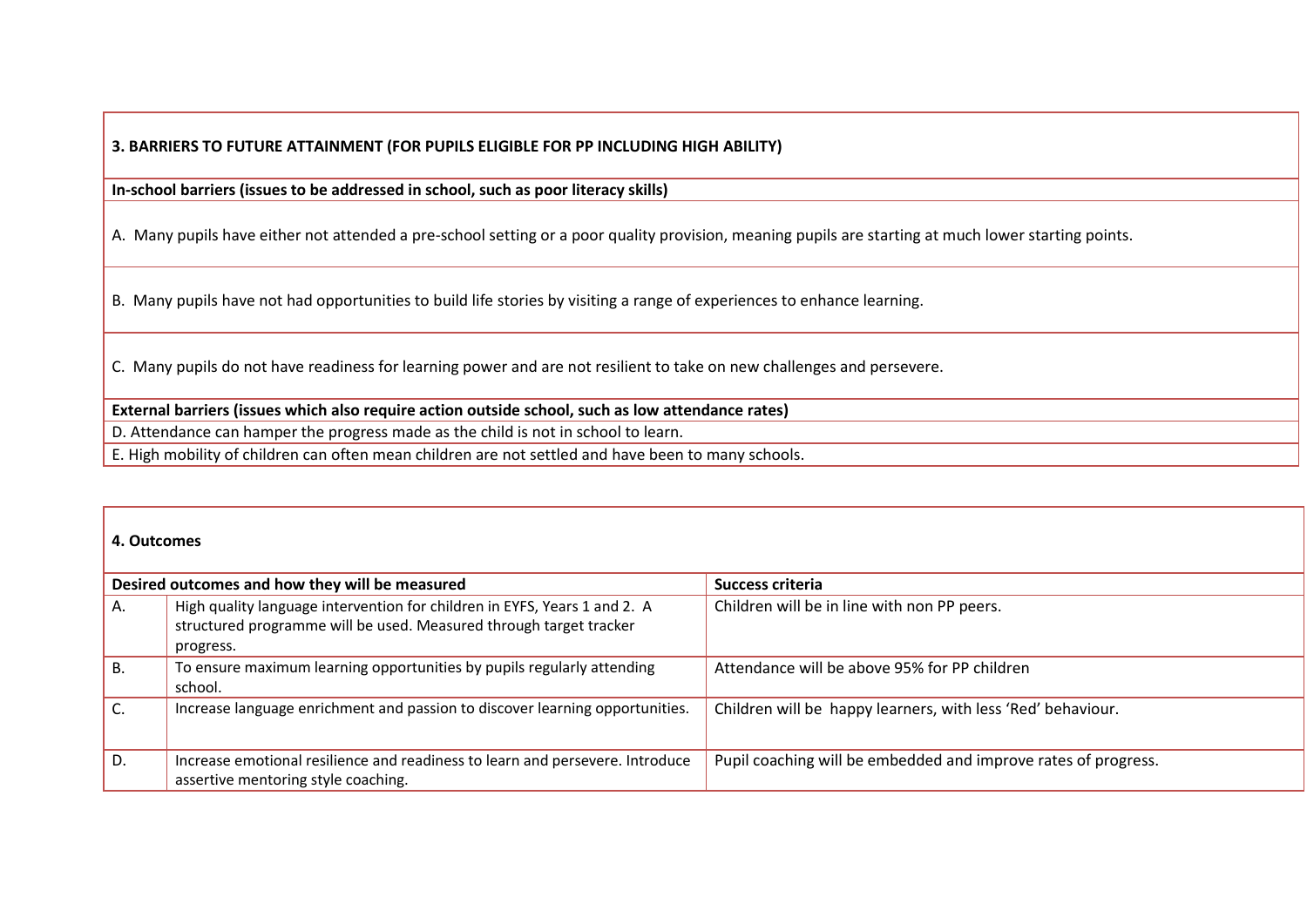| I Increased transition and hub working. SLT to be involved in all transitions. | Children will have clearer transition into school to make more rapid progress. |
|--------------------------------------------------------------------------------|--------------------------------------------------------------------------------|
|                                                                                |                                                                                |

| <b>5. PLANNED EXPENDITURE</b>                                                           |                                                                                                                             |                                                                                                                      |                                                                                  |                             |                                         |
|-----------------------------------------------------------------------------------------|-----------------------------------------------------------------------------------------------------------------------------|----------------------------------------------------------------------------------------------------------------------|----------------------------------------------------------------------------------|-----------------------------|-----------------------------------------|
| <b>Academic Year:</b>                                                                   |                                                                                                                             |                                                                                                                      | 2016/17                                                                          |                             |                                         |
|                                                                                         | Priority 1 - Increase of Staff close the gap on Pupil Premium progress.                                                     |                                                                                                                      |                                                                                  |                             |                                         |
| <b>Desired Outcome</b>                                                                  | <b>Chosen Action/Approach</b>                                                                                               | What is the<br>evidence and<br>rationale for this<br>choice?                                                         | How will you ensure it<br>is implemented well?                                   | <b>Staff Lead</b>           | When will you review<br>implementation? |
| Close the gap on non<br>PP pupils, and work in<br>line with age related<br>expectations | Employment of 2 X HLTAs to<br>provide additional support<br>and high quality<br>Intervention to boost and<br>close the gap. | High Quality TA's<br>can increase<br>learning<br>opportunities by<br>provided more<br>precisely<br>targeted support. | <b>Teaching and Learning</b><br>monitoring cycle.<br>Progress of PP<br>children. | L Wharmby- AHT              | <b>July 2017</b>                        |
| Close the gap on non<br>PP pupils, and work in<br>line with age related<br>expectations | <b>Assistant Head Teacher to</b><br>monitor, scrutise and drive<br>forward progress for PP<br>Pupils                        | To ensure that<br>the profile of PP<br>children are on<br>each monitoring<br>agenda.                                 | Pupil progress<br>meetings                                                       | L Wharmby- AHT              | <b>July 2017</b>                        |
|                                                                                         |                                                                                                                             |                                                                                                                      |                                                                                  | <b>Total budgeted cost:</b> | £31,890.92                              |
| Priority 2 - eg<br><b>Targeted Support</b>                                              |                                                                                                                             |                                                                                                                      |                                                                                  |                             |                                         |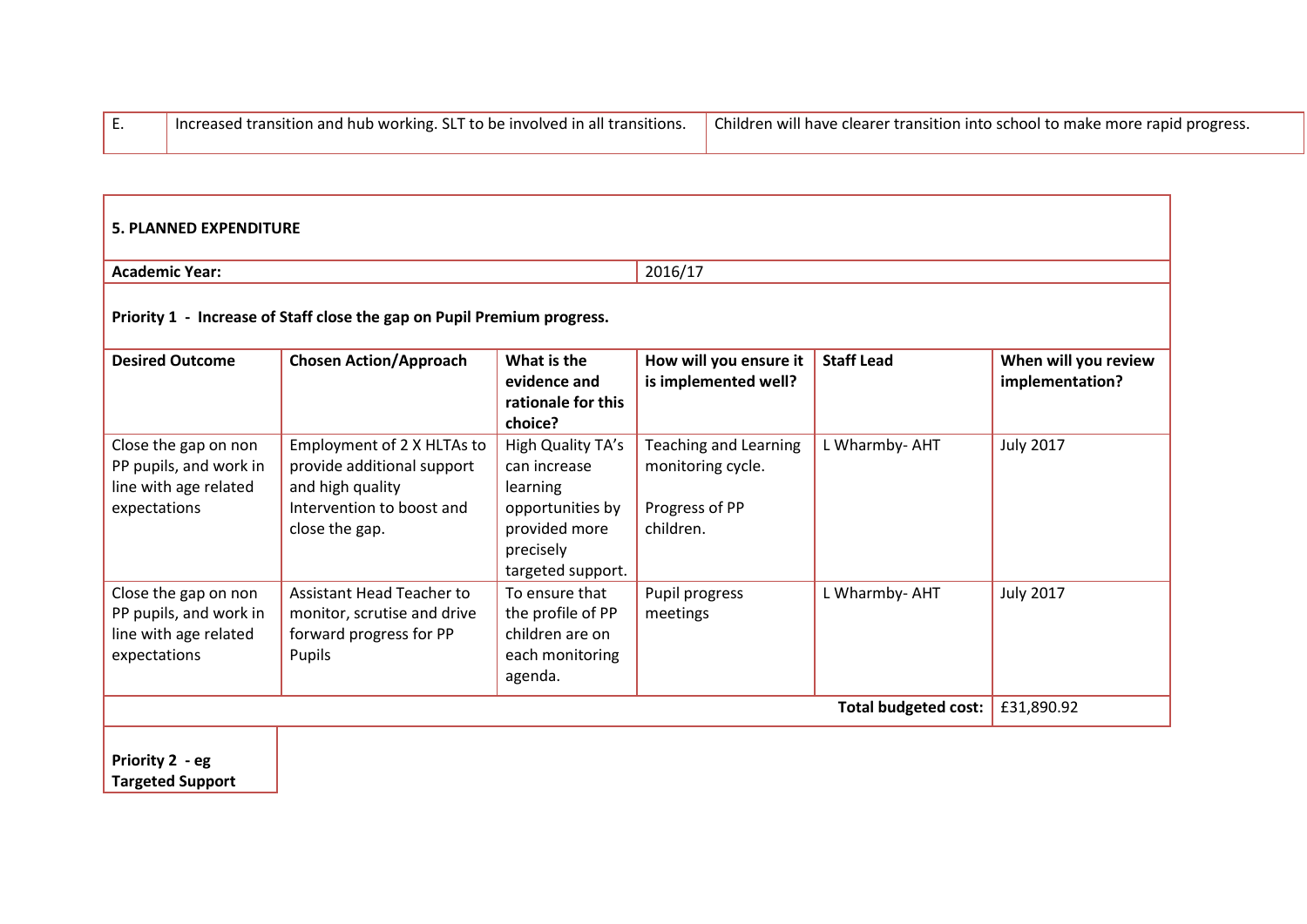| <b>Desired Outcome</b>                                                                                                  | Chosen<br>Action/Approach                        | What is the evidence<br>and rationale for this<br>choice? | How will you ensure it<br>is implemented well?                                                         | <b>Staff Lead</b>                     | When will you review<br>implementation? |
|-------------------------------------------------------------------------------------------------------------------------|--------------------------------------------------|-----------------------------------------------------------|--------------------------------------------------------------------------------------------------------|---------------------------------------|-----------------------------------------|
| Children who access<br>nurture, re integrate<br>successfully back into class<br>and maintain readiness for<br>learning. | Increased<br>provision within<br>nurture setting | <b>Boxall profiles</b>                                    | Teaching and<br>monitoring cycle.<br><b>Boxall profile</b><br>Red zone behaviour<br>log                | X3 Nurture TA's (AHT<br>Line Manager) | July 17                                 |
| Children will be more<br>confident readers and<br>improve their<br>comprehension and<br>fluency                         | <b>Beanstalk readers</b>                         | Reading progress on<br>target tracker                     | Scrutiny of reading<br>progress                                                                        | Literacy Lead-s<br>Marshall           | July 17                                 |
|                                                                                                                         |                                                  |                                                           |                                                                                                        | <b>Total budgeted cost:</b>           | £15,495.72                              |
| iii. Other Approaches                                                                                                   |                                                  |                                                           |                                                                                                        |                                       |                                         |
| <b>Desired Outcome</b>                                                                                                  | Chosen<br>Action/Approach                        | What is the evidence<br>and rationale for this<br>choice? | How will you ensure it<br>is implemented well?                                                         | <b>Staff Lead</b>                     | When will you review<br>implementation? |
| Children will have<br>improved Maths and<br><b>Literacy Skills</b>                                                      | <b>SHINE project</b>                             | New project                                               | Communication with<br>HUB lead and baseline<br>information                                             | <b>AHT L Wharmby</b>                  | July 17                                 |
| Children will have more<br>life experiences to<br>enhance learning<br>creatively                                        | Subsidised trips                                 | Ongoing                                                   | To see children use<br>new found<br>experiences within<br>their learning.<br>Progress is all subjects. | <b>DHT-LPaez</b>                      | July 17                                 |

٦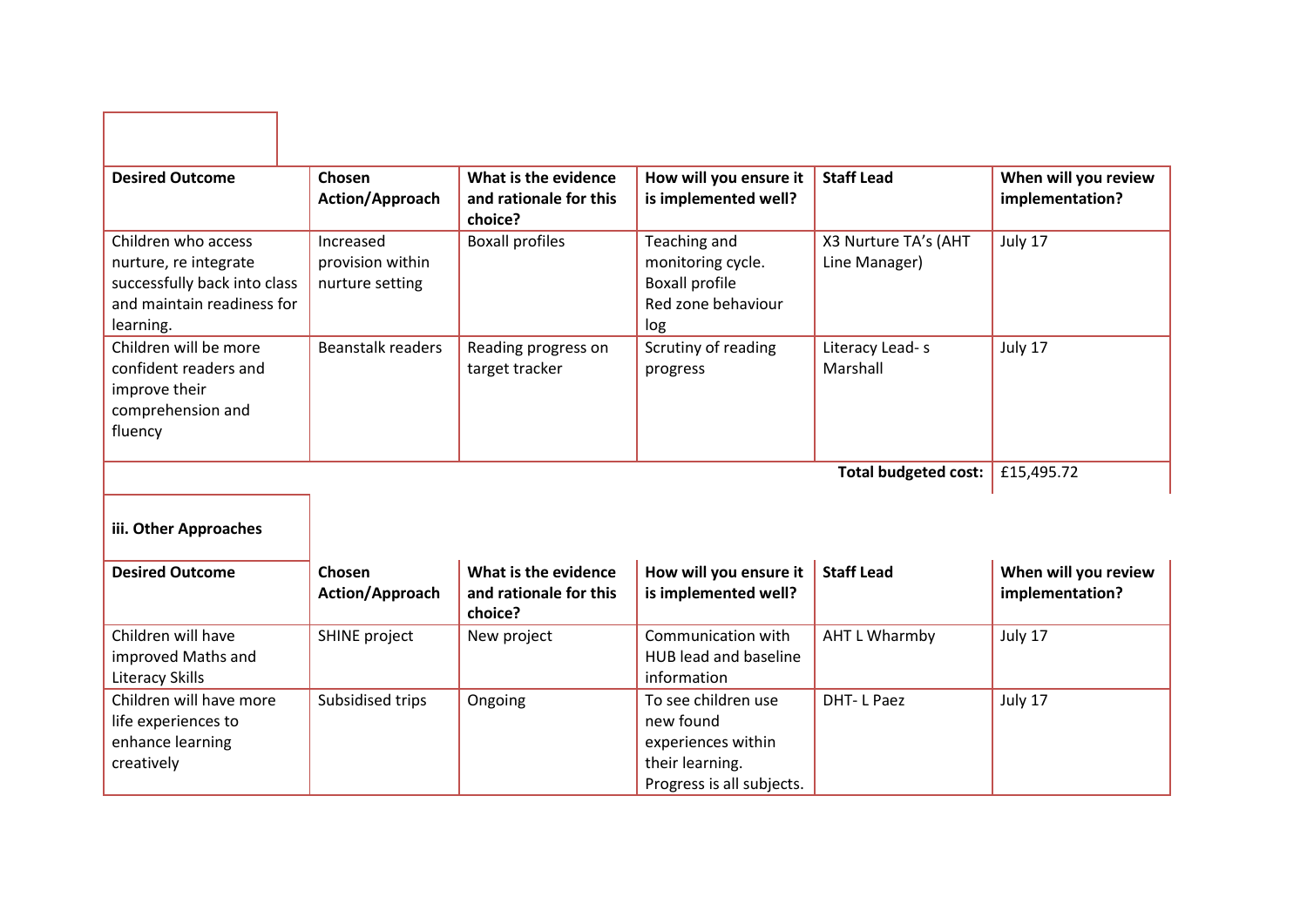| Basic Skills will have                                           | <b>ICT Booster</b>              | Targeted intervention |                                  |                                 |         |
|------------------------------------------------------------------|---------------------------------|-----------------------|----------------------------------|---------------------------------|---------|
| improved                                                         | programmes                      |                       |                                  |                                 |         |
| Children will be in school<br>for over 95% of the school<br>vear | Attendance<br><b>Incentives</b> | Project 95            | Over seen by FLO/ AHT<br>and SLO | C Gretton SFLO/L<br>Wharmby AHT | July 17 |
|                                                                  |                                 |                       |                                  | Total budgeted cost: £13,000    |         |

| <b>6. REVIEW OF EXPENDITURE</b>                                                                       |                                                                                                                                                                                                                                                      |                                                                                                                                    |                                                                                 |      |  |  |
|-------------------------------------------------------------------------------------------------------|------------------------------------------------------------------------------------------------------------------------------------------------------------------------------------------------------------------------------------------------------|------------------------------------------------------------------------------------------------------------------------------------|---------------------------------------------------------------------------------|------|--|--|
| <b>Previous Academic Year</b>                                                                         |                                                                                                                                                                                                                                                      | 2015/16                                                                                                                            |                                                                                 |      |  |  |
| i.<br>ii.<br>children                                                                                 | Small group work and individual 1:1 tuition with an experienced teacher focused on overcoming gaps in learning<br>A higher proportion of teaching assistants at the early stages of schooling to focus specifically on those<br>receiving the grant. |                                                                                                                                    |                                                                                 |      |  |  |
| <b>Desired Outcome</b>                                                                                | <b>Chosen Action/Approach</b>                                                                                                                                                                                                                        | <b>Estimated Impact: Did you</b><br>meet the success criteria?<br>Include impact on pupils not<br>eligible for PP, if appropriate. | <b>Lessons Learned</b><br>(and whether you will<br>continue with this approach) | Cost |  |  |
| As above<br>PP pupils will have made<br>expected progress.                                            |                                                                                                                                                                                                                                                      |                                                                                                                                    | Continue approach but<br>more targeted.                                         |      |  |  |
| ii. Funding for children to attend clubs outside of school such as football, athletics and workshops. |                                                                                                                                                                                                                                                      |                                                                                                                                    |                                                                                 |      |  |  |